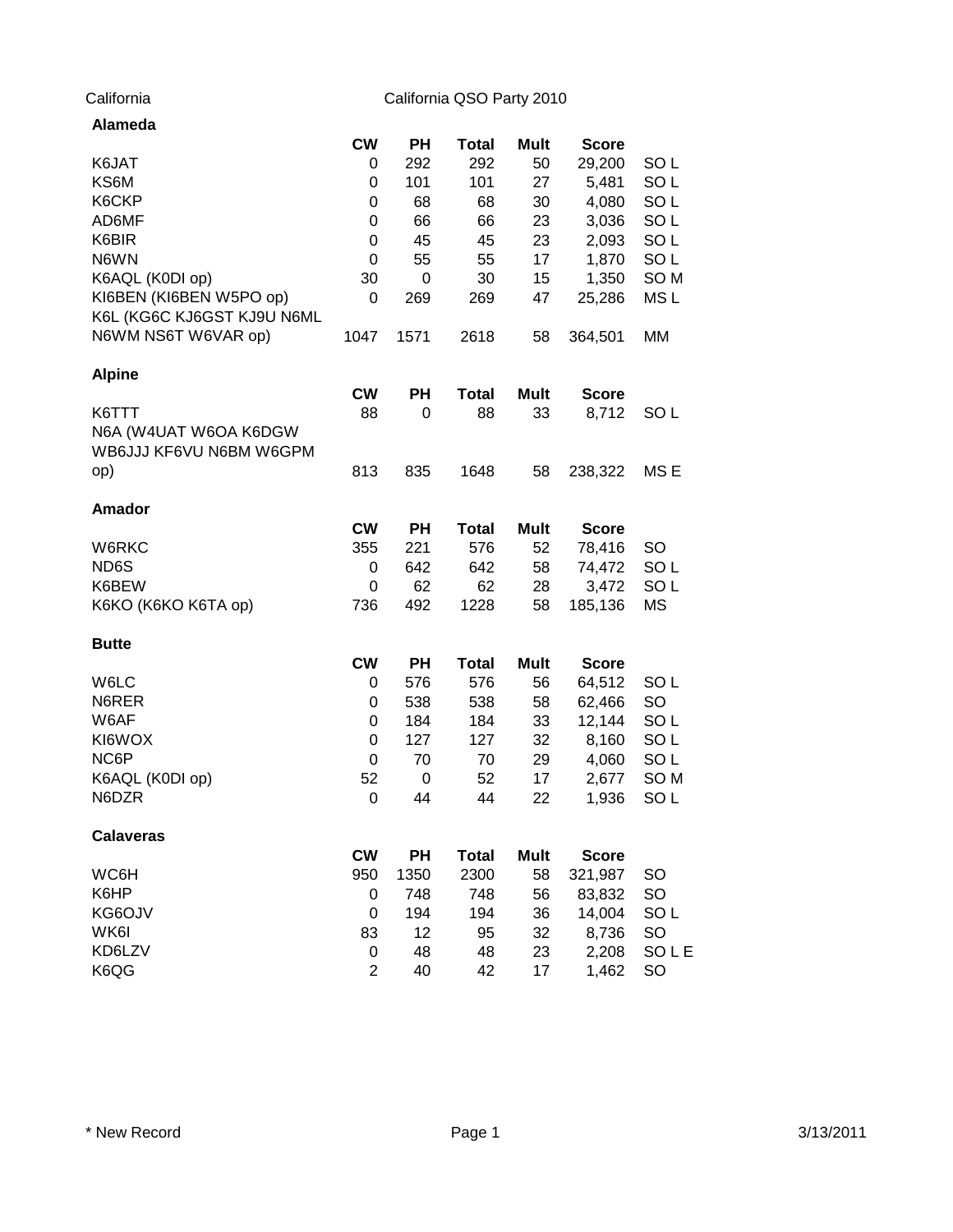| Colusa                                       |           |           |              |             |              |                   |
|----------------------------------------------|-----------|-----------|--------------|-------------|--------------|-------------------|
|                                              | <b>CW</b> | <b>PH</b> | <b>Total</b> | Mult        | <b>Score</b> |                   |
| KE6UAR                                       | 0         | 243       | 243          | 46          | 22,402       | SO <sub>L</sub>   |
| K6AQL (K0DI op)                              | 75        | 0         | 75           | 23          | 5,209        | SO <sub>M</sub>   |
| N6C (N6XG K7GQ op)                           | 875       | 614       | 1489         | 58          | 223,619      | MS <sub>E</sub>   |
| <b>Contra Costa</b>                          |           |           |              |             |              |                   |
|                                              | <b>CW</b> | PН        | <b>Total</b> | <b>Mult</b> | <b>Score</b> |                   |
| K6AAX                                        | 0         | 1564      | 1564         | 58          | 181,424      | SO                |
| N6PN                                         | 493       | 0         | 493          | 51          | 75,505       | SO <sub>L</sub>   |
| <b>WU6W</b>                                  | 0         | 505       | 505          | 57          | 57,627       | <b>SO</b>         |
| KI6JJW                                       | 0         | 279       | 279          | 48          | 26,832       | SO <sub>L</sub>   |
| N6ORB                                        | 0         | 122       | 122          | 34          | 8,330        | SO <sub>L</sub>   |
| K6JRA                                        | 0         | 83        | 83           | 22          | 3,652        | SO <sub>L</sub>   |
| K6AQL (K0DI op)<br>N6O (K3EST K6AW K7GK N6BV | 20        | 0         | 20           | 15          | 900          | SO <sub>M</sub>   |
| N6RO WX5S WA6O op)                           | 1824      | 2137      | 3961         | 58          | 565,326      | МM                |
| <b>Del Norte</b>                             |           |           |              |             |              |                   |
|                                              | <b>CW</b> | <b>PH</b> | <b>Total</b> | Mult        | <b>Score</b> |                   |
| N6YEU                                        | 679       | 402       | 1081         | 57          | 162,022      | SOLE <sup>*</sup> |
| <b>El Dorado</b>                             |           |           |              |             |              |                   |
|                                              | <b>CW</b> | PН        | <b>Total</b> | <b>Mult</b> | <b>Score</b> |                   |
| K6C (W1RH AA1ON op)                          | 1082      | 1029      | 2111         | 58          | 307,719      | МS                |
| K6LRN (K6LRN K6TKD op)                       | 863       | 751       | 1614         | 57          | 233,272      | MS                |
| NU6T                                         | 0         | 1322      | 1322         | 58          | 153,352      | MS                |
| K6IDX (K2RD ND2T N6GQ K6IDX                  |           |           |              |             |              |                   |
| W6OAT AI6V op)                               | 1467      | 2095      | 3562         | 58          | 498,365      | МM                |
|                                              |           |           |              |             |              |                   |
| <b>Fresno</b>                                | <b>CW</b> | PН        | <b>Total</b> | Mult        | <b>Score</b> |                   |
| W6YO (N2NS op)                               | 510       | 193       | 703          | 55          | 105,517      | SO.               |
| AK7G                                         | 531       | 49        | 580          | 55          | 93,005       | <b>SO</b>         |
| K6AAB                                        | 230       | 0         | 230          | 45          | 31,050       | SO                |
| W6GV (K2VCO op)                              | 121       | 0         | 121          | 39          | 14,215       | <b>SO</b>         |
| W6DPD                                        | 0         | 153       | 153          | 43          | 13,201       | SO <sub>L</sub>   |
| K6AQL (K0DI op)                              | 31        | 0         | 31           | 23          | 2,139        | SO <sub>M</sub>   |
| NA6G                                         | 0         | 45        | 45           | 22          | 1,980        | SO <sub>L</sub>   |
| W6GCL                                        | 0         | 37        | 37           | 4           | 300          | SO <sub>L</sub>   |
| Glenn                                        |           |           |              |             |              |                   |
|                                              | <b>CW</b> | PH        | <b>Total</b> | <b>Mult</b> | <b>Score</b> |                   |
| K6AQL (K0DI op)                              | 17        | 9         | 26           | 8           | 552          | SO <sub>M</sub>   |
| NZ6Q (NZ6Q KB6UNC op)                        | 195       | 169       | 364          | 48          | 44,352       | <b>MSLE</b>       |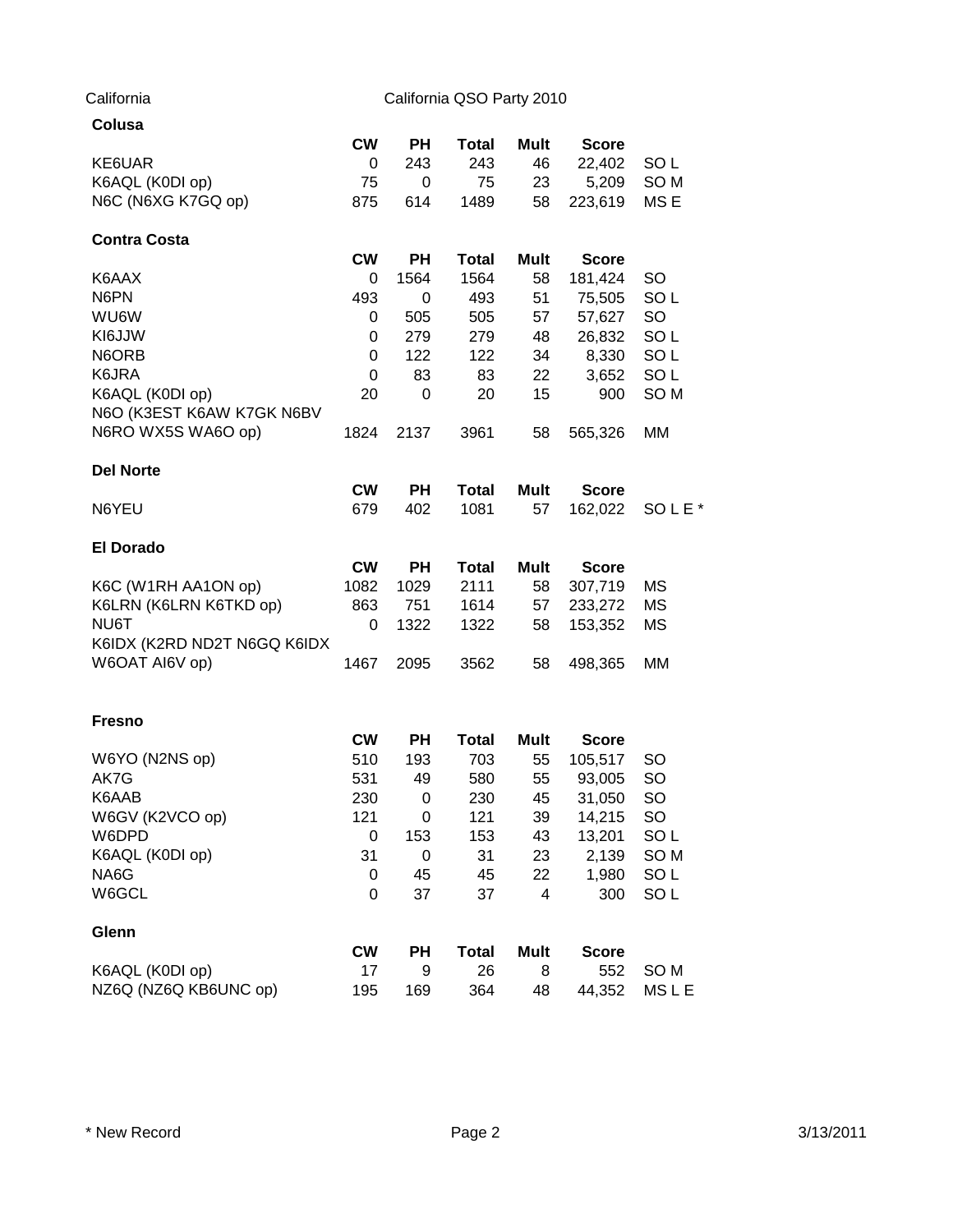| <b>Humboldt</b>           |           |           |              |                |              |                 |
|---------------------------|-----------|-----------|--------------|----------------|--------------|-----------------|
|                           | <b>CW</b> | <b>PH</b> | <b>Total</b> | Mult           | <b>Score</b> |                 |
| W6JTI                     | 520       | 265       | 785          | 53             | 110,770      | SO <sub>Q</sub> |
| K6H                       | 182       | 123       | 305          | 47             | 37,341       | SO <sub>L</sub> |
| AD6MT                     | 0         | 348       | 348          | 51             | 35,547       | <b>SO</b>       |
| AF6TS                     | 0         | 111       | 111          | 25             | 5,575        | SO <sub>L</sub> |
| K6FWT                     | 0         | 43        | 43           | 21             | 1,806        | SO <sub>L</sub> |
| <b>Imperial</b>           |           |           |              |                |              |                 |
|                           | <b>CW</b> | <b>PH</b> | <b>Total</b> | Mult           | <b>Score</b> |                 |
| KI6RRX                    | 0         | 223       | 223          | 45             | 20,115       | SO <sub>L</sub> |
| K6QK (N7CW K6ZH N6EEG     |           |           |              |                |              |                 |
| NN6X N6ERD op)            | 875       | 998       | 1873         | 58             | 268,076      | MS <sub>E</sub> |
| N7YDX                     | 8         | 478       | 486          | 56             | 55,020       | MM L            |
| <b>Inyo</b>               |           |           |              |                |              |                 |
|                           | <b>CW</b> | <b>PH</b> | <b>Total</b> | <b>Mult</b>    | <b>Score</b> |                 |
| N6MI                      | 206       | 330       | 536          | 56             | 71,708       | SOLE            |
| K6Z (K6ZZ W6PH KI6VC K6VR |           |           |              |                |              |                 |
| W1MD op)                  | 1373      | 1283      | 2656         | 58             | 387,817      | MM E            |
| Kern                      |           |           |              |                |              |                 |
|                           | <b>CW</b> | <b>PH</b> | <b>Total</b> | <b>Mult</b>    | <b>Score</b> |                 |
| NF6P                      | 0         | 333       | 333          | 54             | 35,964       | SO <sub>L</sub> |
| NU6N                      | 130       | 122       | 252          | 43             | 27,305       | SOLYL           |
| K6GMR                     | 0         | 176       | 176          | 37             | 13,024       | SO <sub>L</sub> |
| N6FD                      | 0         | 75        | 75           | 32             | 4,800        | SO <sub>L</sub> |
| K6AQL (K0DI op)           | 59        | $\pmb{0}$ | 59           | 21             | 3,717        | SO <sub>M</sub> |
| W7FYV                     | 0         | 50        | 50           | 23             | 2,323        | SO <sub>L</sub> |
| W6UR                      | 42        | 0         | 42           | $\overline{7}$ | 892          | SO <sub>L</sub> |
| K6UMO                     | 0         | 10        | 10           | 10             | 210          | SO <sub>L</sub> |
| NE6M (NE6M K1VHR op)      | 0         | 146       | 146          | 30             | 8,760        | MS <sub>L</sub> |
| <b>Kings</b>              |           |           |              |                |              |                 |
|                           | <b>CW</b> | <b>PH</b> | <b>Total</b> | Mult           | <b>Score</b> |                 |
| AA6GZ                     | 0         | 145       | 145          | 40             | 11,600       | SO <sub>L</sub> |
| K6AQL (K0DI op)           | 82        | 17        | 99           | 33             | 9,289        | SO <sub>M</sub> |
| WOHJW (WOHJW N6CVK op)    | 0         | 1094      | 1094         | 57             | 124,716      | <b>MS</b>       |
| Lake                      |           |           |              |                |              |                 |
|                           | <b>CW</b> | <b>PH</b> | <b>Total</b> | <b>Mult</b>    | <b>Score</b> |                 |
| N6ZFO                     | 738       | 306       | 1044         | 58             | 163,995      | SO <sub>L</sub> |
| Lassen                    |           |           |              |                |              |                 |
|                           | <b>CW</b> | <b>PH</b> | <b>Total</b> | <b>Mult</b>    | <b>Score</b> |                 |
| K6ME                      | 0         | 341       | 341          | 50             | 34,150       | SO <sub>L</sub> |
| N <sub>5</sub> II         | 0         | 16        | 16           | 15             | 480          | MS L M          |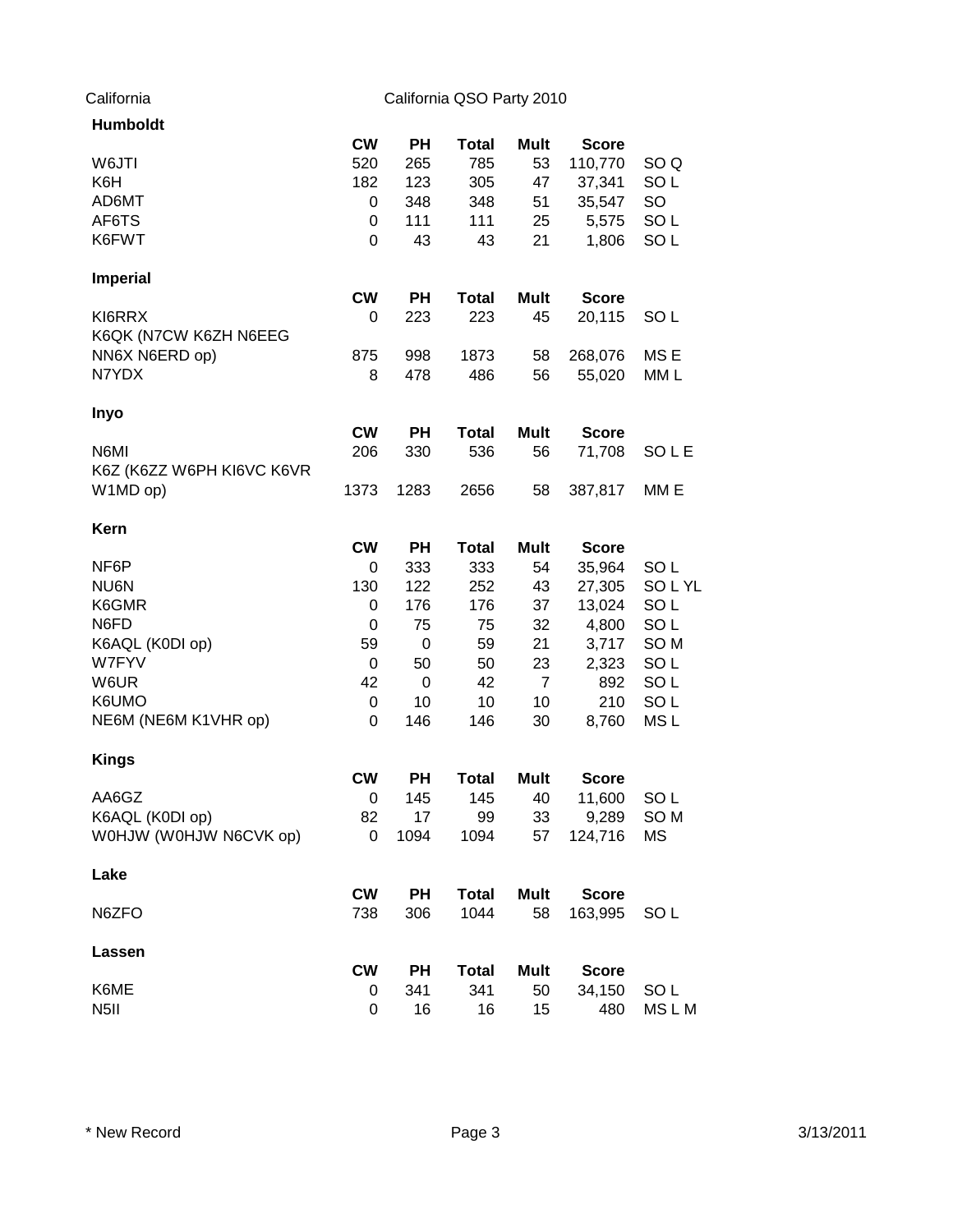| <b>Los Angeles</b> |  |
|--------------------|--|
|--------------------|--|

|                         | <b>CW</b>      | PH   | <b>Total</b> | <b>Mult</b>    | <b>Score</b> |                 |
|-------------------------|----------------|------|--------------|----------------|--------------|-----------------|
| K6LA                    | 1273           | 783  | 2056         | 58             | 312,388      | <b>SO</b>       |
| W6AFA                   | 0              | 1086 | 1086         | 57             | 123,804      | SO              |
| KM6Z                    | 628            | 183  | 811          | 53             | 119,329      | SO <sub>L</sub> |
| N6ED                    | 96             | 434  | 530          | 54             | 62,424       | <b>SO</b>       |
| NK6A                    | 332            | 79   | 411          | 51             | 58,905       | SO <sub>L</sub> |
| W6AQ                    | 276            | 112  | 388          | 50             | 52,725       | SO <sub>Q</sub> |
| N6QQ                    | 7              | 449  | 456          | 56             | 51,604       | <b>SO</b>       |
| N6RV                    | 228            | 113  | 341          | 50             | 45,575       | SO <sub>L</sub> |
| N6HE                    | 217            | 3    | 220          | 45             | 29,632       | SO <sub>L</sub> |
| N6HD                    | 0              | 163  | 163          | 48             | 15,648       | SO <sub>L</sub> |
| N8DEZ                   | 0              | 112  | 112          | 39             | 8,775        | SO <sub>L</sub> |
| K6AQL (K0DI op)         | 68             | 0    | 68           | 30             | 6,165        | SO <sub>M</sub> |
| N6LN                    | 0              | 128  | 128          | 22             | 5,632        | SO              |
| KI6RRD                  | 0              | 94   | 94           | 28             | 5,264        | SO              |
| K6MUG                   | 0              | 77   | 77           | 28             | 4,312        | SO <sub>L</sub> |
| AE6XC                   | 0              | 71   | 71           | 30             | 4,290        | SO <sub>L</sub> |
| K6TV                    | 0              | 106  | 106          | 20             | 4,290        | SO <sub>L</sub> |
| KJ6DJL                  | 0              | 61   | 61           | 30             | 3,660        | SO <sub>L</sub> |
| KA6AIL                  | 0              | 62   | 62           | 25             | 3,125        | SO <sub>L</sub> |
| KM6HB                   | 0              | 41   | 41           | 22             | 1,804        | SOLM            |
| N6IC                    | 56             | 0    | 56           | $\overline{7}$ | 1,176        | <b>SO</b>       |
| NY6P                    | 31             | 0    | 31           | 8              | 756          | SO <sub>L</sub> |
| N6SDN                   | 0              | 16   | 16           | 13             | 429          | <b>SO</b>       |
| WA6KYR (WA6KYR KN6Y op) | 313            | 18   | 331          | 49             | 47,775       | MS <sub>L</sub> |
| N6MDV (N6MDV K6VHY op)  | 0              | 160  | 160          | 43             | 13,803       | MS L            |
| <b>Madera</b>           |                |      |              |                |              |                 |
|                         | <b>CW</b>      | PH   | <b>Total</b> | <b>Mult</b>    | <b>Score</b> |                 |
| KB6A                    | 498            | 717  | 1215         | 58             | 169,882      | <b>SO</b>       |
| KF6ZXO                  | 470            | 0    | 470          | 51             | 71,986       | SO <sub>L</sub> |
| K6AQL (K0DI op)         | 50             | 0    | 50           | 22             | 3,300        | SO <sub>M</sub> |
| KA6GDT                  | 5              | 46   | 51           | 15             | 1,605        | SO <sub>L</sub> |
| <b>Marin</b>            |                |      |              |                |              |                 |
|                         | <b>CW</b>      | PH   | <b>Total</b> | <b>Mult</b>    | <b>Score</b> |                 |
| K6RIM                   | 1018           | 610  | 1628         | 55             | 235,207      | SO              |
| K6CTA                   | 171            | 0    | 171          | 38             | 19,494       | <b>SO</b>       |
| W6UDS                   | 0              | 134  | 134          | 47             | 12,596       | SO              |
| N6VAW                   | 0              | 92   | 92           | 29             | 5,336        | <b>SO</b>       |
| K6MLF                   | 0              | 107  | 107          | 24             | 5,136        | SO <sub>L</sub> |
| KF6RWK                  | $\overline{7}$ | 70   | 77           | 21             | 3,381        | SO <sub>L</sub> |
| <b>Mariposa</b>         |                |      |              |                |              |                 |
|                         | <b>CW</b>      | PH   | <b>Total</b> | <b>Mult</b>    | <b>Score</b> |                 |
| N6NZ                    | 334            | 1083 | 1417         | 58             | 183,889      | <b>SO</b>       |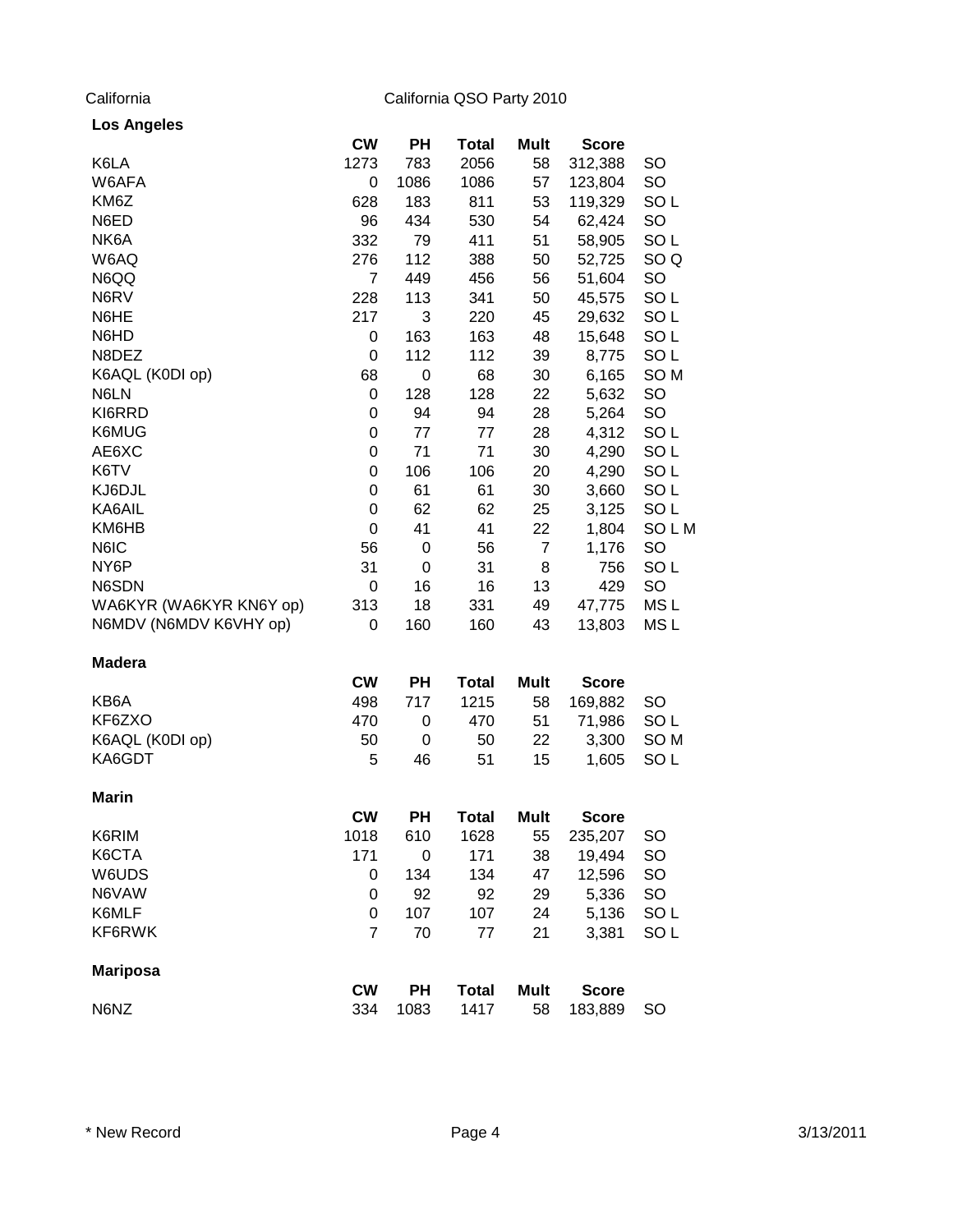| <b>Mendocino</b>          |           |           |              |             |              |                 |
|---------------------------|-----------|-----------|--------------|-------------|--------------|-----------------|
|                           | <b>CW</b> | <b>PH</b> | <b>Total</b> | <b>Mult</b> | <b>Score</b> |                 |
| K3FIV                     | 275       | 416       | 691          | 54          | 89,613       | SO <sub>L</sub> |
| KE6WC                     | 0         | 275       | 275          | 33          | 18,183       | SO <sub>L</sub> |
| KI6ORO                    | 0         | 22        | 22           | 4           | 176          | SO <sub>L</sub> |
| <b>Merced</b>             |           |           |              |             |              |                 |
|                           | <b>CW</b> | PH        | <b>Total</b> | <b>Mult</b> | <b>Score</b> |                 |
| KE6RGB                    | 76        | 4         | 80           | 31          | 7,393        | SO <sub>L</sub> |
| K6AQL (K0DI op)           | 59        | 0         | 59           | 30          | 5,355        | SO <sub>M</sub> |
| K6MFC                     | 0         | 57        | 57           | 16          | 1,824        | SO <sub>L</sub> |
| Modoc                     |           |           |              |             |              |                 |
|                           | <b>CW</b> | <b>PH</b> | <b>Total</b> | Mult        | <b>Score</b> |                 |
| NU6C                      | 0         | 331       | 331          | 51          | 33,813       | SO <sub>L</sub> |
| N6M                       | 1077      | 551       | 1628         | 58          | 251,401      | MM E            |
| K6M (WQ6X N6GEO op)       | 558       | 213       | 771          | 57          | 119,842      | MM L E          |
| <b>Mono</b>               |           |           |              |             |              |                 |
|                           | <b>CW</b> | PН        | <b>Total</b> | <b>Mult</b> | <b>Score</b> |                 |
| W6SX                      | 1156      | 350       | 1506         | 57          | 237,661      | SO <sup>*</sup> |
| W6ML (W6KC op)            | 927       | 506       | 1433         | 58          | 220,081      | SO <sub>E</sub> |
| W6M (W7FD W7AB KL2P op)   | 0         | 404       | 404          | 54          | 43,686       | MS <sub>L</sub> |
| <b>Monterey</b>           |           |           |              |             |              |                 |
|                           | <b>CW</b> | <b>PH</b> | <b>Total</b> | Mult        | <b>Score</b> |                 |
| N6MW                      | 365       | 104       | 469          | 52          | 67,808       | SO              |
| WA6LIE                    | 0         | 179       | 179          | 37          | 13,246       | SO <sub>L</sub> |
| K6AQL (K0DI op)           | 103       | 0         | 103          | 36          | 11,178       | SOME            |
| N6IJ (KG6UBG op)          | 13        | 21        | 34           | 17          | 1,377        | <b>SO</b>       |
| KQ6RE (KQ6RE KI8CX KI6FKY |           |           |              |             |              |                 |
| op)                       | 0         | 124       | 124          | 39          | 9,672        | MS <sub>L</sub> |
| <b>Napa</b>               |           |           |              |             |              |                 |
|                           | <b>CW</b> | <b>PH</b> | <b>Total</b> | <b>Mult</b> | <b>Score</b> |                 |
| W6OSP                     | 685       | 166       | 851          | 55          | 131,340      | <b>SO</b>       |
| Nevada                    |           |           |              |             |              |                 |
|                           | <b>CW</b> | PH        | <b>Total</b> | <b>Mult</b> | <b>Score</b> |                 |
| K9JM                      | 738       | 404       | 1142         | 57          | 172,311      | SO              |
| W6FA                      | 746       | 361       | 1107         | 57          | 168,862      | SO              |
| NC6RJ                     | 277       | 0         | 277          | 43          | 35,797       | SO <sub>L</sub> |
| NC6PT                     | 15        | 50        | 65           | 14          | 2,051        | SO <sub>L</sub> |
| K6III                     | 243       | 249       | 492          | 46          | 56,511       | <b>MS</b>       |
| WB6CZG (WB6CZG K6ST op)   | 0         | 127       | 127          | 41          | 10,414       | <b>MS</b>       |
| K6XN (K6XN K6YN K6ON op)  | 74        | 988       | 1062         | 58          | 127,484      | MM              |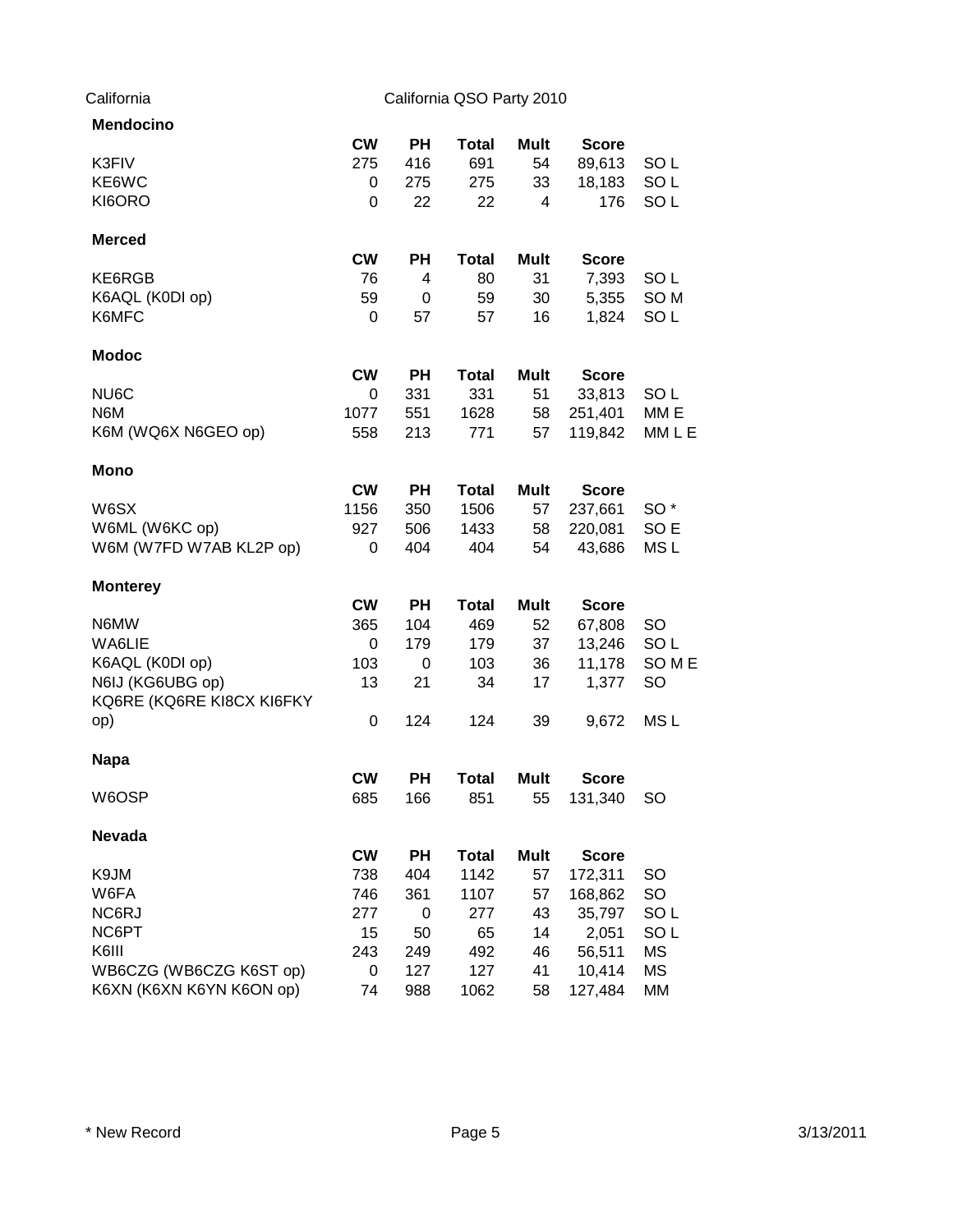| Orange            |             |                  |              |                  |              |                 |
|-------------------|-------------|------------------|--------------|------------------|--------------|-----------------|
|                   | <b>CW</b>   | PH               | <b>Total</b> | <b>Mult</b>      | <b>Score</b> |                 |
| N6HC              | 785         | 676              | 1461         | 58               | 215,006      | SO              |
| NN6CH             | 292         | 106              | 398          | 53               | 57,717       | SO <sub>L</sub> |
| K6GEP             | 203         | 94               | 297          | 47               | 37,529       | SO <sub>L</sub> |
| K6HRT             | 160         | $\boldsymbol{0}$ | 160          | 44               | 21,186       | SO              |
| W6ZL              | 132         | 28               | 160          | 37               | 16,779       | SO <sub>L</sub> |
| K7LA              | $\mathbf 0$ | 178              | 178          | 32               | 11,392       | SO <sub>L</sub> |
| N6ER              | 105         | $\pmb{0}$        | 105          | 36               | 11,340       | SO              |
| AA6PW             | 90          | $\mathbf 0$      | 90           | 37               | 9,990        | SO <sub>L</sub> |
| N6WK              | 1           | 113              | 114          | 26               | 5,980        | SO <sub>L</sub> |
| N6RI              | 23          | 28               | 51           | 28               | 3,500        | SO <sub>L</sub> |
| W6UX              | 0           | 56               | 56           | 26               | 2,938        | SO <sub>L</sub> |
| KM6HB             | $\mathbf 0$ | 51               | 51           | 22               | 2,244        | SOLM            |
| N6HD              | $\mathbf 0$ | 1                | 1            | 1                | 2            | SO <sub>L</sub> |
| <b>Placer</b>     |             |                  |              |                  |              |                 |
|                   | <b>CW</b>   | <b>PH</b>        | <b>Total</b> | <b>Mult</b>      | <b>Score</b> |                 |
| KF6T              | 1083        | 863              | 1946         | 57               | 283,575      | SO              |
| WE6Z              | 578         | 272              | 850          | 55               | 125,345      | SO <sub>L</sub> |
| W6RFF             | 753         | $\pmb{0}$        | 753          | 50               | 113,025      | SO              |
| W6SZN             | 177         | 115              | 292          | 48               | 36,528       | SO              |
| N6NO              | 6           | $\pmb{0}$        | 6            | $\overline{2}$   | 36           | SOLE            |
| N6DW              | 69          | 100              | 169          | 39               | 15,912       | <b>MS</b>       |
| <b>Plumas</b>     |             |                  |              |                  |              |                 |
|                   | <b>CW</b>   | PH               | <b>Total</b> | <b>Mult</b>      | <b>Score</b> |                 |
| WD6AHV (KH2TJ op) | 0           | 239              | 239          | 40               | 19,120       | SO <sub>L</sub> |
| KW6E              | 55          | 72               | 127          | 36               | 11,124       | SO <sub>L</sub> |
| K6JS              | 472         | 718              | 1190         | 55               | 156,915      | <b>MS</b>       |
| N <sub>5</sub> II | $\mathbf 1$ | 8                | 9            | $\boldsymbol{9}$ | 184          | MSLM            |
| <b>Riverside</b>  |             |                  |              |                  |              |                 |
|                   | <b>CW</b>   | PH               | <b>Total</b> | <b>Mult</b>      | <b>Score</b> |                 |
| WA6KHK            | 651         | 597              | 1248         | 57               | 179,379      | SO              |
| W6DCC             | 206         | 145              | 351          | 48               | 43,656       | SO <sub>L</sub> |
| KI6CDF            | 0           | 224              | 224          | 43               | 19,264       | SO              |
| K6AWO             | $\pmb{0}$   | 73               | 73           | 27               | 3,942        | SO <sub>L</sub> |
| AF6F              | $\pmb{0}$   | 48               | 48           | 21               | 2,037        | SO <sub>L</sub> |
| KM6HB             | $\pmb{0}$   | 34               | 34           | 20               | 1,380        | SOLM            |
| NV6C              | 0           | 21               | 21           | 14               | 602          | SO <sub>L</sub> |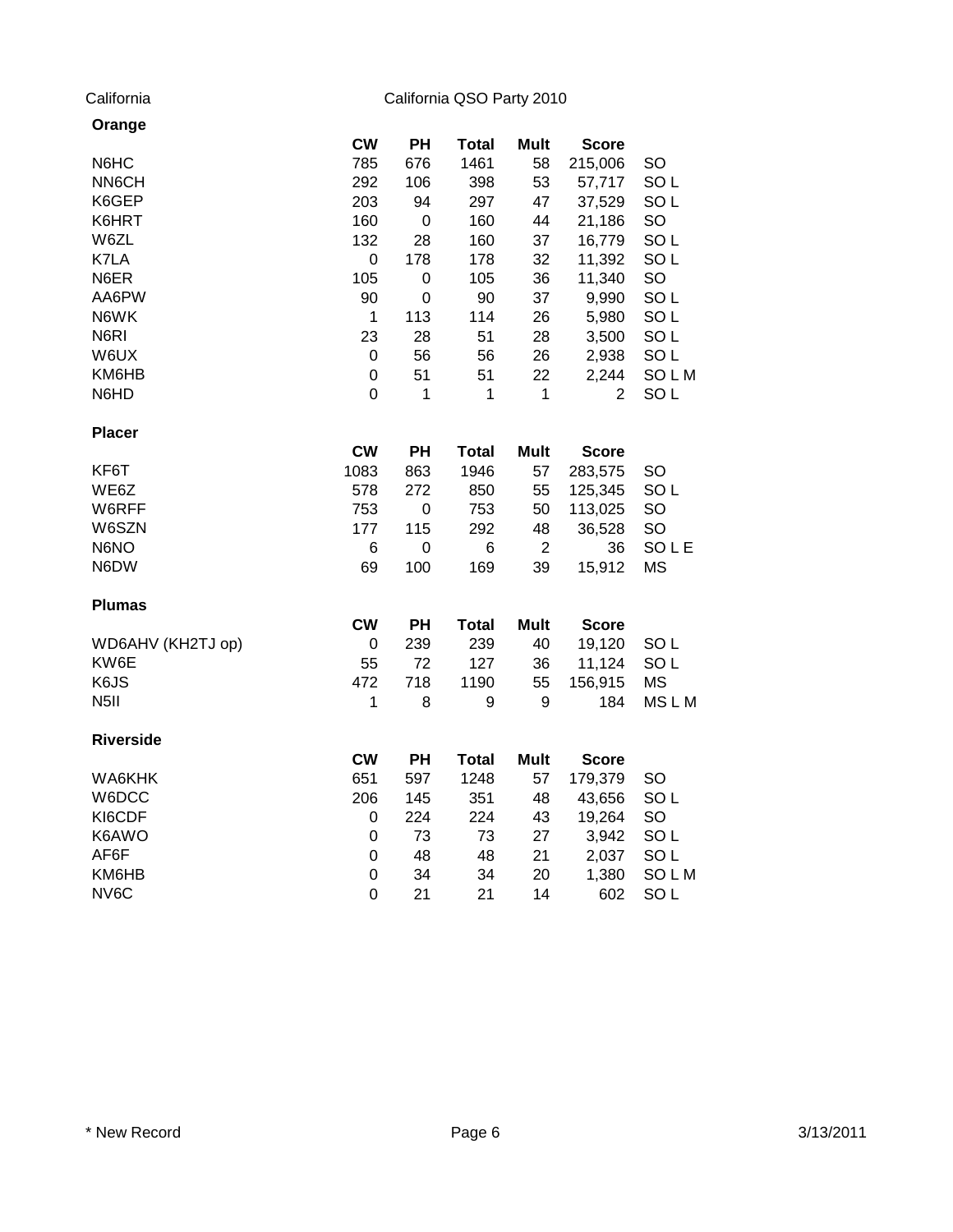| <b>Sacramento</b>      |             |             |              |             |              |                 |
|------------------------|-------------|-------------|--------------|-------------|--------------|-----------------|
|                        | <b>CW</b>   | <b>PH</b>   | Total        | <b>Mult</b> | <b>Score</b> |                 |
| N6RK                   | 565         | 883         | 1448         | 57          | 197,362      | SO              |
| N6JV                   | 1134        | 0           | 1134         | 53          | 180,385      | SO              |
| N6EF                   | 280         | 0           | 280          | 49          | 41,160       | SO <sub>L</sub> |
| W6MIL                  | 0           | 214         | 214          | 44          | 18,832       | SO <sub>L</sub> |
| K6VAR                  | 24          | 85          | 109          | 34          | 8,228        | SO <sub>L</sub> |
| K6AQL (K0DI op)        | 51          | $\mathbf 0$ | 51           | 25          | 3,862        | SO <sub>M</sub> |
| K6F                    | 0           | 21          | 21           | 13          | 546          | SO <sub>L</sub> |
| N <sub>5</sub> II      | $\mathbf 0$ | 10          | 10           | 8           | 160          | MSLM            |
| <b>San Benito</b>      |             |             |              |             |              |                 |
|                        | <b>CW</b>   | <b>PH</b>   | <b>Total</b> | <b>Mult</b> | <b>Score</b> |                 |
| KI6NUL                 | 125         | 98          | 223          | 47          | 26,837       | SO              |
| N6LY                   | 0           | 181         | 181          | 40          | 14,520       | SO <sub>L</sub> |
| K6AQL (K0DI op)        | 62          | 0           | 62           | 24          | 4,500        | SO <sub>M</sub> |
| K6VVA                  | 32          | 3           | 35           | 20          | 2,070        | SOLE            |
| KG6YPH                 | $\mathbf 0$ | 17          | 17           | 14          | 476          | SO              |
| K6WC (AE6RF W6TJK op)  | 384         | 151         | 535          | 54          | 78,651       | <b>MS</b>       |
| KI6UAQ (KI6UAP KI6UAQ  |             |             |              |             |              |                 |
| KJ6BNO op)             | 0           | 52          | 52           | 29          | 3,016        | MS <sub>E</sub> |
| San Bernardino         |             |             |              |             |              |                 |
|                        | <b>CW</b>   | <b>PH</b>   | <b>Total</b> | <b>Mult</b> | <b>Score</b> |                 |
| N6WIN                  | 536         | 1203        | 1739         | 58          | 232,899      | SO <sup>*</sup> |
| KQ6ES                  | 674         | 264         | 938          | 57          | 145,407      | SO              |
| WB6HYH                 | 0           | 508         | 508          | 55          | 55,880       | SO <sub>L</sub> |
| KE6K                   | 104         | 256         | 360          | 45          | 37,080       | SO <sub>Q</sub> |
| W6UFT (W1HIJ op)       | 131         | $\pmb{0}$   | 131          | 41          | 16,113       | SO <sub>Q</sub> |
| W6AH                   | 86          | 65          | 151          | 39          | 15,132       | <b>SO</b>       |
| KM6HB                  | 0           | 22          | 22           | 16          | 720          | SOLM            |
| K6VO (K6NR K6RBS AD6OI |             |             |              |             |              |                 |
| NJ6N AD7YT AF6GL op)   | 813         | 1091        | 1904         | 58          | 268,076      | <b>MS</b>       |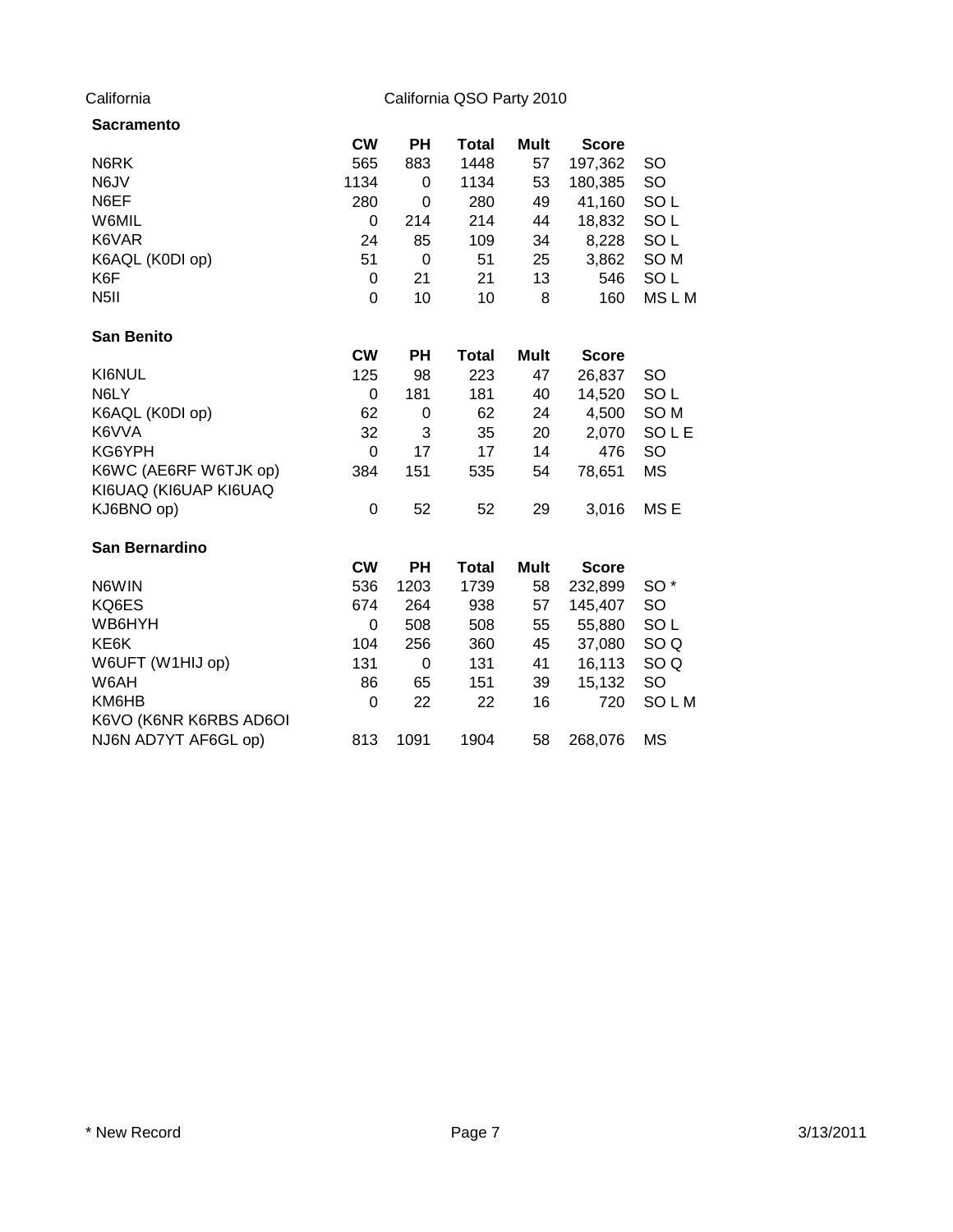| San Diego                   |             |                |                |             |              |                  |
|-----------------------------|-------------|----------------|----------------|-------------|--------------|------------------|
|                             | <b>CW</b>   | PH             | <b>Total</b>   | Mult        | <b>Score</b> |                  |
| W6YI (N6MJ op)              | 1099        | 1708           | 2807           | 58          | 389,441      | SO <sup>*</sup>  |
| K6NA (N6AN op)              | 1071        | 1201           | 2272           | 58          | 325,670      | <b>SO</b>        |
| K6AM                        | 931         | 636            | 1567           | 58          | 235,828      | SO <sub>L</sub>  |
| WN6K                        | 993         | $\pmb{0}$      | 993            | 58          | 172,782      | SO <sub>L</sub>  |
| N6EP                        | 651         | 261            | 912            | 58          | 143,637      | SO <sub>L</sub>  |
| W6KY                        | 330         | 86             | 416            | 49          | 57,011       | SO <sub>L</sub>  |
| K <sub>2</sub> RP           | 257         | 168            | 425            | 49          | 54,316       | SO               |
| NE6I                        | 340         | 4              | 344            | 52          | 53,456       | SO               |
| AE6IC                       | 116         | 126            | 242            | 41          | 24,641       | SO <sub>L</sub>  |
| N6IEF                       | 0           | 264            | 264            | 45          | 23,805       | SO <sub>L</sub>  |
| W6NWF                       | 1           | 219            | 220            | 43          | 19,006       | SO <sub>L</sub>  |
| WB6BFG                      | $\mathbf 0$ | 146            | 146            | 41          | 12,013       | SO               |
| AA6EE                       | 93          | 0              | 93             | 30          | 8,370        | SO <sub>L</sub>  |
| W6ASP                       | $\mathbf 0$ | 116            | 116            | 35          | 8,120        | SO <sub>L</sub>  |
| AF6WF                       | 0           | 83             | 83             | 28          | 4,648        | SO <sub>YL</sub> |
| W2PWS                       | $\mathbf 0$ | 99             | 99             | 23          | 4,577        | SO <sub>L</sub>  |
| KC6MIE                      | $\mathbf 0$ | 108            | 108            | 21          | 4,557        | SO <sub>L</sub>  |
| AI6O                        | 48          | $\pmb{0}$      | 48             | 30          | 4,365        | SO               |
| WE6CW                       | 0           | 94             | 94             | 22          | 4,158        | SO <sub>L</sub>  |
| K6NDG                       | $\mathbf 0$ | 65             | 65             | 26          | 3,380        | <b>SO</b>        |
| N6VH                        | $\mathbf 0$ | 75             | 75             | 21          | 3,171        | SO <sub>L</sub>  |
| KM6HB                       | $\mathbf 0$ | 37             | 37             | 21          | 1,554        | SOLM             |
| N6RY                        | 11          | 35             | 46             | 11          | 1,149        | SO <sub>L</sub>  |
| K6CGE                       | 0           | $\overline{2}$ | $\overline{2}$ | 4           | 16           | SO               |
| N6KI (N6KI N5ZO N6NC K6KAL  |             |                |                |             |              |                  |
| N6OX W2PWS K4RB op)         | 900         | 928            | 1828           | 58          | 264,248      | MS               |
| N6XT (N6XT N6MUF WA3IHV op) | 665         | 1003           | 1668           | 58          | 232,116      | MS               |
| KK6TV (KK6TV KR6V KE6PY op) | 219         | 78             | 297            | 51          | 41,463       | MS <sub>L</sub>  |
| K6GO (K6GO W5NYV op)        | 1           | 218            | 219            | 47          | 20,680       | <b>MSYL</b>      |
| KG6JEI (KG6JEI AD6ZJ op)    | 0           | 223            | 223            | 42          | 18,732       | MS <sub>L</sub>  |
| W6ABE                       | 0           | 62             | 62             | 24          | 3,000        | MS <sub>L</sub>  |
| <b>San Francisco</b>        |             |                |                |             |              |                  |
|                             | <b>CW</b>   | PН             | <b>Total</b>   | <b>Mult</b> | <b>Score</b> |                  |
| AF6RT                       | 0           | 12             | 12             | 10          | 250          | SO <sub>L</sub>  |
| San Joaquin                 |             |                |                |             |              |                  |
|                             | <b>CW</b>   | <b>PH</b>      | <b>Total</b>   | <b>Mult</b> | <b>Score</b> |                  |
| KT6YL                       | 0           | 1033           | 1033           | 58          | 119,886      | SO <sub>YL</sub> |
| AA6K                        | 0           | 515            | 515            | 54          | 55,674       | SO <sub>L</sub>  |
| K6AQL (K0DI op)             | 36          | 0              | 36             | 21          | 2,268        | SO <sub>M</sub>  |
| K6BR (K6BR KD6FVA op)       | 0           | 848            | 848            | 56          | 94,976       | <b>MS</b>        |
| W6SF                        | 0           | 160            | 160            | 41          | 13,120       | MS <sub>L</sub>  |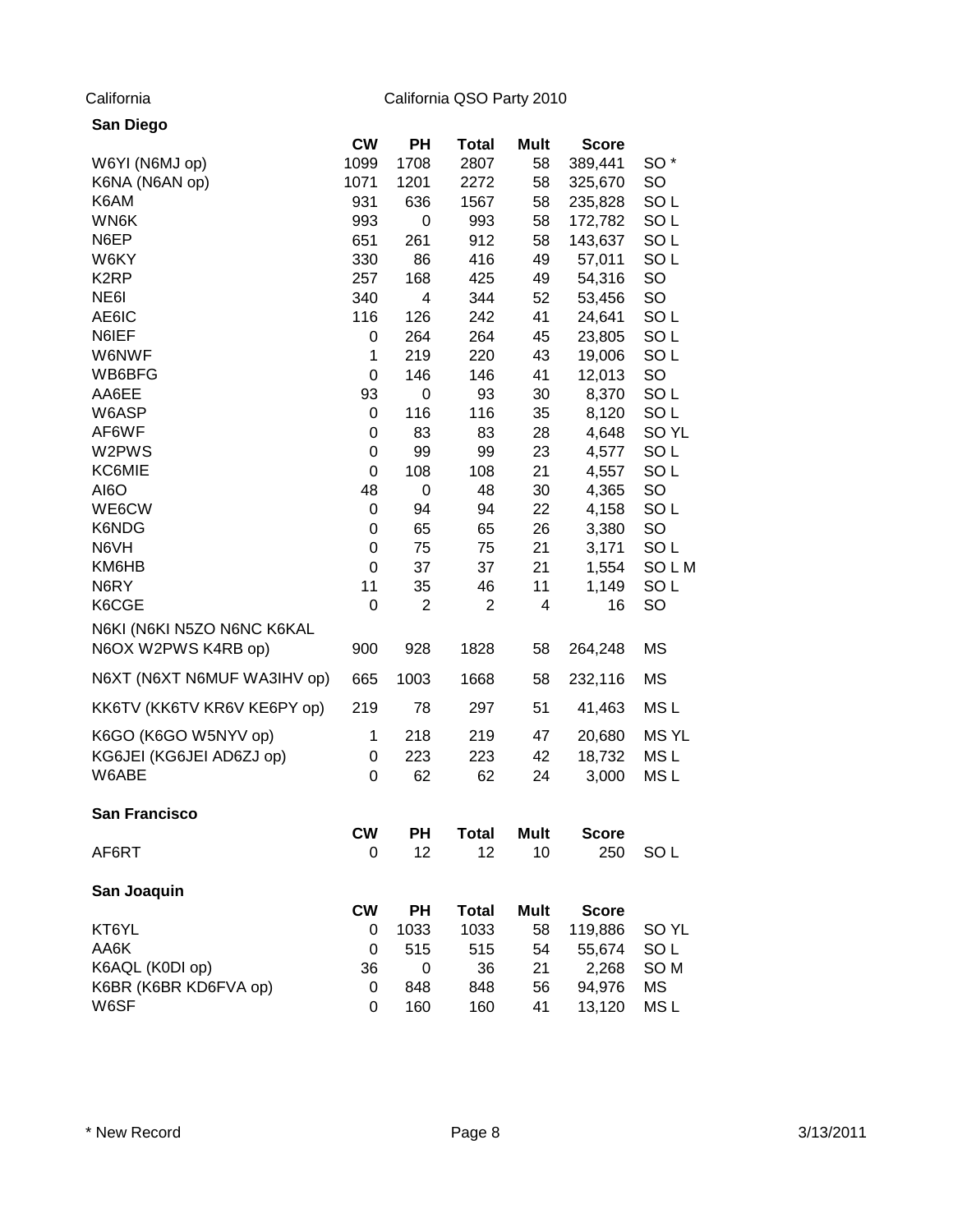| <b>San Luis Obispo</b> |             |             |              |                |              |                  |
|------------------------|-------------|-------------|--------------|----------------|--------------|------------------|
|                        | <b>CW</b>   | PН          | <b>Total</b> | Mult           | <b>Score</b> |                  |
| W6TK                   | 917         | 1227        | 2144         | 57             | 296,770      | SO               |
| W6UM                   | 1058        | 0           | 1058         | 57             | 181,003      | <b>SO</b>        |
| KA3DRR                 | 683         | 0           | 683          | 52             | 106,626      | <b>SO</b>        |
| KI6QDH                 | 0           | 260         | 260          | 42             | 21,840       | SO <sub>L</sub>  |
| K6AQL (K0DI op)        | 24          | 0           | 24           | 18             | 1,296        | SO <sub>M</sub>  |
| <b>San Mateo</b>       |             |             |              |                |              |                  |
|                        | <b>CW</b>   | PH          | <b>Total</b> | Mult           | <b>Score</b> |                  |
| K6TU                   | 1           | 1267        | 1268         | 58             | 147,204      | <b>SO</b>        |
| AA6XV (N6DQ op)        | 339         | 147         | 486          | 49             | 64,361       | <b>SO</b>        |
| N6NF                   | 98          | 267         | 365          | 47             | 38,986       | <b>SO</b>        |
| AE6HL                  | 0           | 14          | 14           | 11             | 308          | SO <sub>L</sub>  |
| KI6LDM                 | 0           | 5           | 5            | 8              | 80           | SO <sub>L</sub>  |
| KB6NAN                 | 0           | 5           | 5            | $\overline{7}$ | 70           | SO <sub>L</sub>  |
| Santa Barbara          |             |             |              |                |              |                  |
|                        | <b>CW</b>   | PH          | <b>Total</b> | Mult           | <b>Score</b> |                  |
| WA6FGV                 | 477         | 528         | 1005         | 57             | 141,844      | <b>SO</b>        |
| NN6DX                  | 231         | 218         | 449          | 53             | 59,916       | SO <sub>L</sub>  |
| K2LXC                  | 32          | 0           | 32           | 12             | 1,170        | SO <sub>L</sub>  |
| W6RFU (K6QD KG6K op)   | 454         | 386         | 840          | 57             | 121,780      | MS <sub>S</sub>  |
| <b>Santa Clara</b>     | <b>CW</b>   | PH          | <b>Total</b> | Mult           | <b>Score</b> |                  |
| N6TV                   | 1660        | $\mathbf 0$ | 1660         | 58             | 288,840      | <b>SO</b>        |
| AE6Y                   | 1085        | 725         | 1810         | 57             | 268,185      | SOL <sup>*</sup> |
| K6MM                   | 709         | 443         | 1152         | 57             | 171,883      | <b>SO</b>        |
| K6VVA                  | 293         | 20          | 313          | 45             | 41,422       | <b>SOLE</b>      |
| K6TD                   | 47          | 241         | 288          | 51             | 31,900       | <b>SO</b>        |
| N6XI                   | 207         | 0           | 207          | 41             | 25,522       | <b>SO</b>        |
| K6KQV                  | 175         | 0           | 175          | 36             | 18,954       | SO <sub>L</sub>  |
| W6NEV                  | 0           | 115         | 115          | 31             | 7,130        | SO <sub>L</sub>  |
| NY6U                   | 0           | 71          | 71           | 26             | 3,718        | SO <sub>L</sub>  |
| W6TQG                  | $\mathbf 0$ | 64          | 64           | 24             | 3,096        | SO <sub>L</sub>  |
| K6AQL (K0DI op)        | 39          | $\mathbf 0$ | 39           | 22             | 2,574        | SO <sub>M</sub>  |
| AD6GI                  | 44          | 0           | 44           | 15             | 2,002        | SO <sub>Q</sub>  |
| KI6LDM                 | 0           | 24          | 24           | 13             | 637          | SO <sub>L</sub>  |
| AF6ZI                  | 0           | 13          | 13           | 15             | 390          | SO <sub>L</sub>  |
| K6GT                   | 510         | 346         | 856          | 56             | 124,516      | <b>MS</b>        |
| K6K (AD6E op)          | 589         | 131         | 720          | 53             | 107,669      | MS               |
| KM6I                   | 306         | 19          | 325          | 47             | 44,979       | <b>MS</b>        |
| W6YX (K6UFO K2YY KZ2V  |             |             |              |                |              |                  |
| N7MH W6RK W6LD op)     | 1491        | 1822        | 3313         | 58             | 470,873      | MM S             |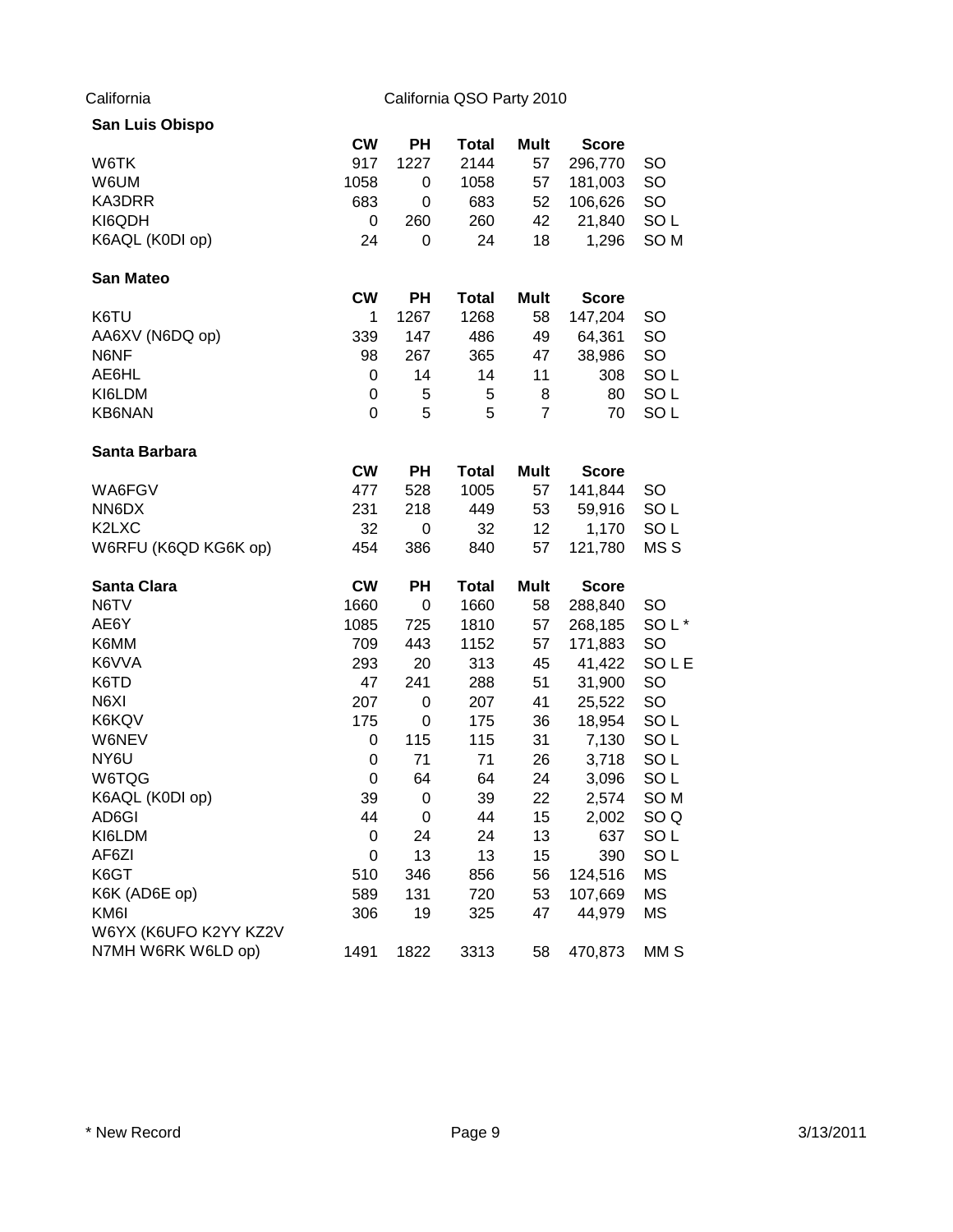| <b>Santa Cruz</b>                                   |                  |                  |              |                |              |                  |
|-----------------------------------------------------|------------------|------------------|--------------|----------------|--------------|------------------|
|                                                     | <b>CW</b>        | PH               | <b>Total</b> | <b>Mult</b>    | <b>Score</b> |                  |
| K6XX                                                | 1056             | 1252             | 2308         | 58             | 329,034      | SO               |
| KE <sub>1</sub> B                                   | 885              | 714              | 1599         | 58             | 236,814      | SO               |
| K6RB                                                | 825              | 319              | 1144         | 58             | 180,699      | SO               |
| N <sub>1</sub> WC                                   | 0                | 177              | 177          | 34             | 12,070       | SO <sub>L</sub>  |
| N6TH                                                | 119              | $\boldsymbol{0}$ | 119          | 33             | 11,830       | SO <sub>L</sub>  |
| NR3Y                                                | 0                | 84               | 84           | 35             | 5,880        | SO               |
| KA6MAL                                              | $\boldsymbol{0}$ | 86               | 86           | 33             | 5,676        | SO <sub>L</sub>  |
| K6GHA                                               | $\mathbf 0$      | 66               | 66           | 30             | 3,960        | SO <sub>L</sub>  |
| <b>Shasta</b>                                       |                  |                  |              |                |              |                  |
|                                                     | <b>CW</b>        | <b>PH</b>        | <b>Total</b> | <b>Mult</b>    | <b>Score</b> |                  |
| N6RZR                                               | 0                | 238              | 238          | 42             | 20,034       | SO <sub>L</sub>  |
| K6KS                                                | 0                | 122              | 122          | 38             | 9,272        | SO <sub>L</sub>  |
| <b>Sierra</b>                                       |                  |                  |              |                |              |                  |
|                                                     | <b>CW</b>        | <b>PH</b>        | <b>Total</b> | <b>Mult</b>    | <b>Score</b> |                  |
| K6NV                                                | 207              | 17               | 224          | 50             | 32,825       | SOLE             |
| N <sub>5</sub> II                                   | 0                | 11               | 11           | 7              | 161          | <b>MSLM</b>      |
| N6DE (N6CCH N6RC N6TU                               |                  |                  |              |                |              |                  |
| N6DE op)                                            | 1017             | 1393             | 2410         | 58             | 338,604      | MM <sub>E</sub>  |
| K6ST (K6ST WB6CZG op)                               | $\mathbf 0$      | 124              | 124          | 42             | 10,416       | MM <sub>LE</sub> |
| <b>Siskiyou</b>                                     |                  |                  |              |                |              |                  |
|                                                     | <b>CW</b>        | <b>PH</b>        | <b>Total</b> | <b>Mult</b>    | <b>Score</b> |                  |
| WA6ST                                               | 0                | 665              | 665          | 57             | 75,867       | <b>SO</b>        |
| KJ6RA                                               | 1                | 272              | 273          | 41             | 22,427       | SO               |
| KG6AFA                                              | $\boldsymbol{0}$ | $\mathbf 1$      | 1            | $\overline{2}$ | 4            | SO <sub>L</sub>  |
| K6JAR                                               | 3                | 164              | 167          | 29             | 9,845        | MS <sub>L</sub>  |
| Solano                                              |                  |                  |              |                |              |                  |
|                                                     | <b>CW</b>        | <b>PH</b>        | <b>Total</b> | <b>Mult</b>    | <b>Score</b> |                  |
| N6AJR                                               | 0                | 405              | 405          | 51             | 41,310       | <b>SO</b>        |
| WB6BET                                              | 0                | 131              | 131          | 26             | 6,812        | SO <sub>L</sub>  |
| K6AQL (K0DI op)                                     | 44               | 0                | 44           | 26             | 3,471        | SO <sub>M</sub>  |
| N6UUG (N6UUG N6JS op)<br>KE6QR (KE6QR KI6RKO KI6UFZ | 0                | 1263             | 1263         | 58             | 146,566      | <b>MS</b>        |
| op)                                                 | 270              | 264              | 534          | 53             | 70,967       | MS <sub>L</sub>  |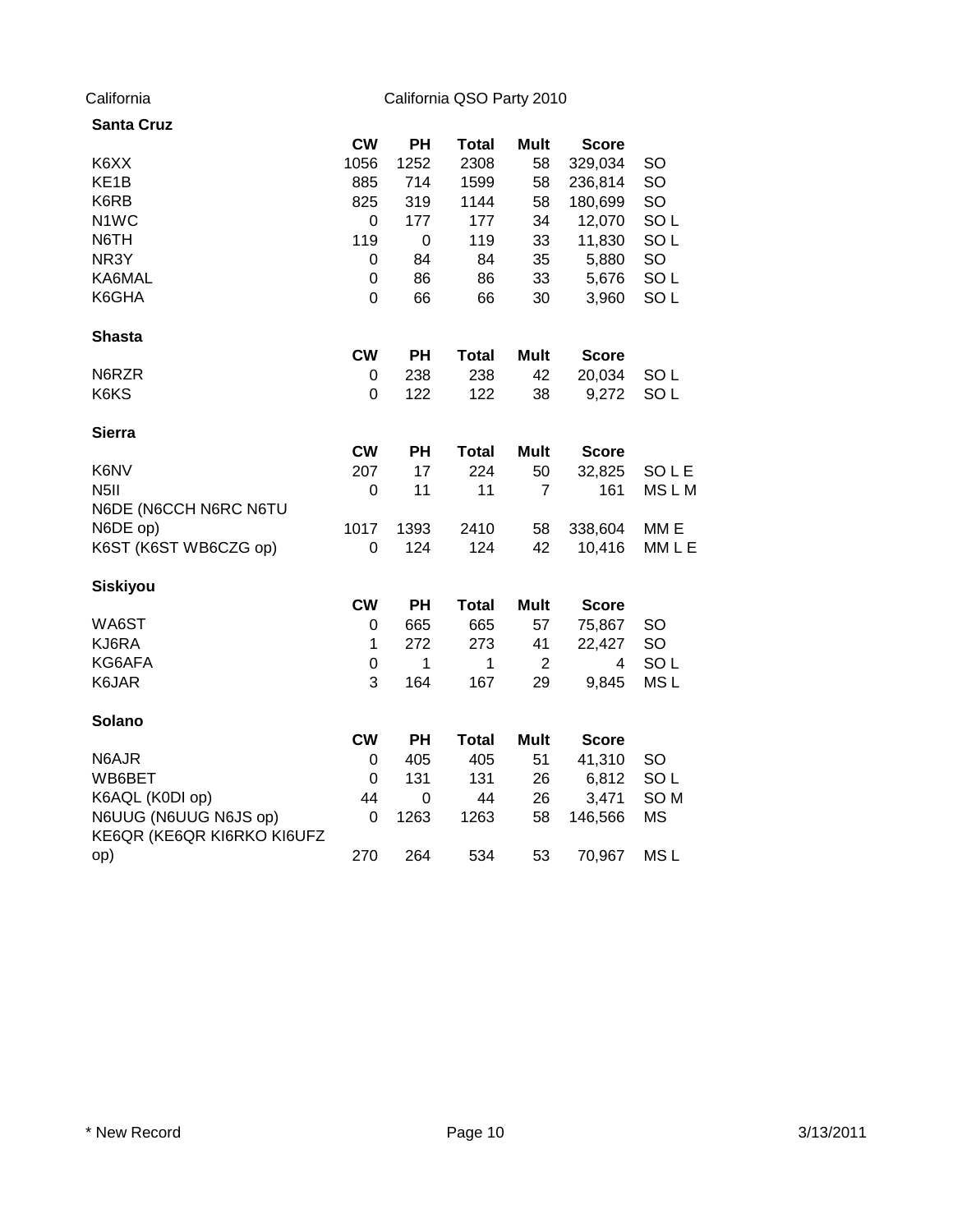| Sonoma                    |           |                |                |                         |              |                 |
|---------------------------|-----------|----------------|----------------|-------------------------|--------------|-----------------|
|                           | <b>CW</b> | PН             | <b>Total</b>   | Mult                    | <b>Score</b> |                 |
| W6PZ (K6SRZ op)           | 1141      | 892            | 2033           | 58                      | 302,064      | SO <sup>*</sup> |
| W6XU (AA6YX op)           | 787       | 1034           | 1821           | 58                      | 256,940      | <b>SO</b>       |
| N6IE                      | 603       | 965            | 1568           | 57                      | 213,664      | SO              |
| N6OJ                      | 0         | 1001           | 1001           | 58                      | 116,116      | SO <sub>L</sub> |
| K6ANP                     | 443       | 161            | 604            | 54                      | 89,235       | SO              |
| WW6D                      | 437       | 159            | 596            | 52                      | 84,708       | SO              |
| N6PIA                     | 0         | 195            | 195            | 42                      | 16,380       | SOLYL           |
| KE6LPO                    | 0         | 170            | 170            | 45                      | 15,300       | SO <sub>L</sub> |
| AE6YB                     | 0         | 160            | 160            | 40                      | 12,840       | SO <sub>L</sub> |
| K6UUW                     | 0         | 154            | 154            | 35                      | 10,815       | SO              |
| WB6FRZ                    | 78        | 1              | 79             | 27                      | 6,412        | SO <sub>L</sub> |
| KU6F                      | 0         | 91             | 91             | 25                      | 4,550        | SOLYL           |
| N6RXA                     | 0         | 92             | 92             | 24                      | 4,440        | SO <sub>L</sub> |
| W6PJB                     | 0         | 44             | 44             | 21                      | 1,848        | SO <sub>L</sub> |
| KI6TID                    | 0         | 27             | 27             | 21                      | 1,155        | SO <sub>L</sub> |
| KD6OTC                    | 0         | 6              | 6              | 6                       | 72           | SO <sub>L</sub> |
| AG6V                      | 0         | $\overline{2}$ | $\overline{2}$ | $\overline{2}$          | 8            | SO              |
| <b>Stanislaus</b>         |           |                |                |                         |              |                 |
|                           | <b>CW</b> | PH             | <b>Total</b>   | <b>Mult</b>             | <b>Score</b> |                 |
| W6XK                      | 521       | 358            | 879            | 56                      | 127,624      | SO              |
| W6USN                     | 0         | 235            | 235            | 46                      | 21,620       | SO              |
| K6CSL                     | 91        | 49             | 140            | 36                      | 13,356       | SO <sub>L</sub> |
| KG6OIX                    | 0         | 34             | 34             | 27                      | 1,863        | SO <sub>L</sub> |
| K6AQL (K0DI op)           | 25        | $\pmb{0}$      | 25             | 18                      | 1,377        | SO <sub>M</sub> |
| W6SJN                     | 0         | 17             | 17             | 10                      | 340          | SO              |
| N6EE                      | 196       | 203            | 399            | 51                      | 50,821       | MS <sub>L</sub> |
| K6LE                      | 23        | 45             | 68             | 27                      | 4,333        | MS <sub>L</sub> |
| <b>Sutter</b>             |           |                |                |                         |              |                 |
|                           | <b>CW</b> | PH             | <b>Total</b>   | Mult                    | <b>Score</b> |                 |
| K6AQL (K0DI op)           | 63        | 0              | 63             | 32                      | 6,096        | SO M            |
| N <sub>5</sub> II         | 0         | $\overline{2}$ | $\overline{2}$ | $\overline{\mathbf{c}}$ | 8            | SOLM            |
| W6BO (W6BO N6BOB op)      | 167       | 587            | 754            | 57                      | 95,475       | <b>MS</b>       |
| <b>Tehama</b>             |           |                |                |                         |              |                 |
|                           | <b>CW</b> | <b>PH</b>      | <b>Total</b>   | <b>Mult</b>             | <b>Score</b> |                 |
| K6AQL (K0DI op)           | 30        | 0              | 30             | 13                      | 1,170        | SO <sub>M</sub> |
| NI6T (NI6T K9YC K6RM NO6X |           |                |                |                         |              |                 |
| N6RNO op)                 | 1301      | 1003           | 2304           | 58                      | 342,809      | MM E            |
| <b>Trinity</b>            |           |                |                |                         |              |                 |
|                           | <b>CW</b> | PH             | <b>Total</b>   | Mult                    | <b>Score</b> |                 |
| KI6TRN                    | 0         | 128            | 128            | 39                      | 10,023       | SO <sub>L</sub> |
| KG6AFA                    | 0         | 32             | 32             | 20                      | 1,300        | SO <sub>L</sub> |
| N6DQ (N6DQ K6WX K6YRU op) | 308       | 486            | 794            | 56                      | 106,260      | MM L E          |